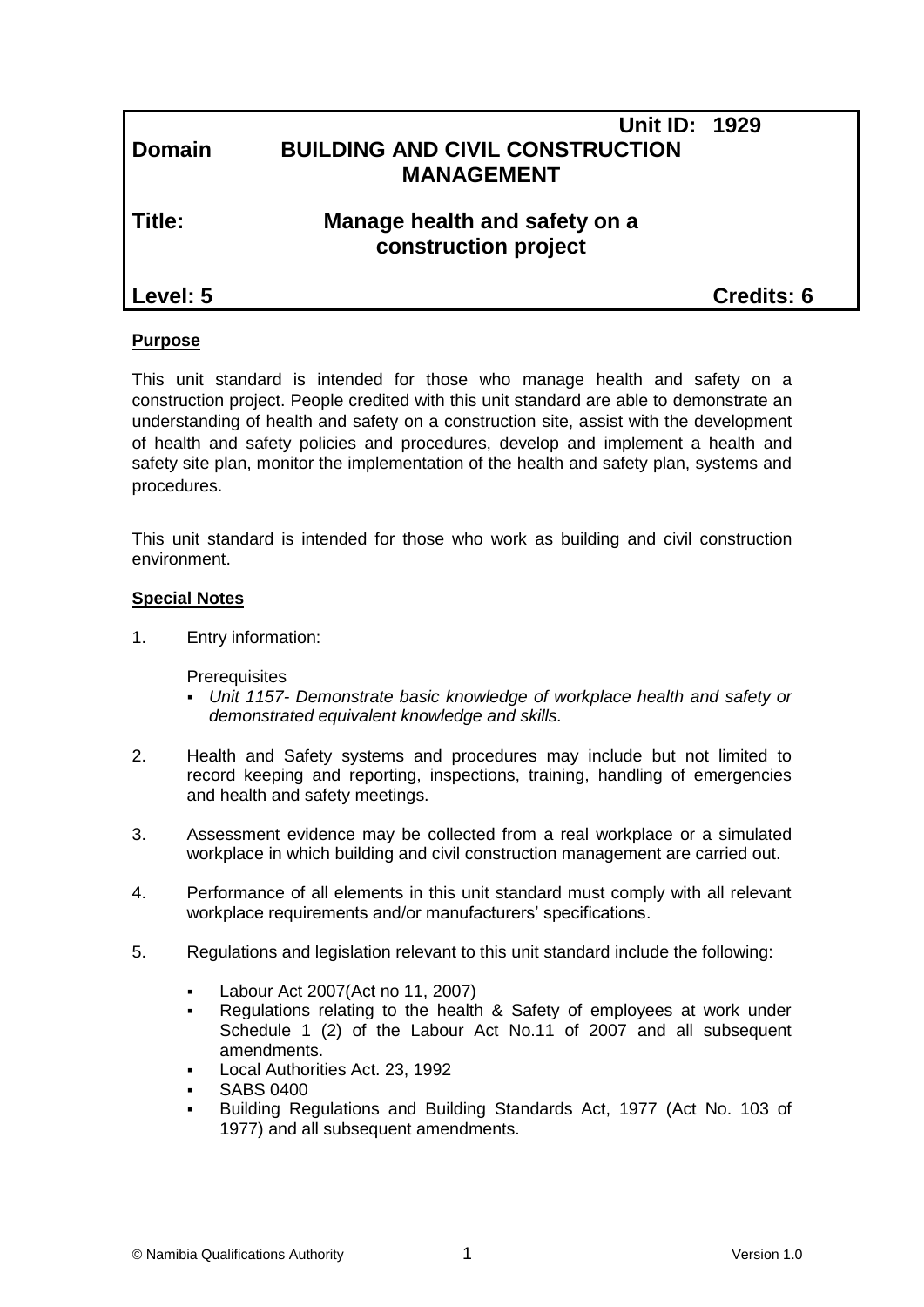## **Quality Assurance Requirements**

This unit standard and others within this subfield may be awarded by institutions which meet the accreditation requirements set by the Namibia Qualifications Authority and the Namibia Training Authority and which comply with the national assessment and moderation requirements. Details of specific accreditation requirements and the national assessment arrangements are available from the Namibia Qualifications Authority and the Namibia Training Authority on [www.nta.com.na.](http://www.nta.com.na/)

# **Elements and Performance Criteria**

#### **Element 1: Demonstrate an understanding of health and safety on a construction site**

### **Performance Criteria**

- 1.1 Implications of health and safety legislation and regulations pertaining to a construction site are explained.
- 1.2 Principles of organisational safety management systems are described.

#### **Element 2: Assist with the development of health and safety policies and procedures**

#### **Performance Criteria**

- 2.1 Recommendations regarding safety policies, procedures are made to relevant persons.
- 2.2 Safety policies, procedures are developed reflecting recommendations of industry and legislative systems and trends.

#### **Element 3: Develop and implement a health and safety site plan**

#### **Performance Criteria**

- 3.1 A health and safety site plan is developed and implemented.
- 3.2 Appropriate duties regarding management responsibility for workplace safety are assigned.
- 3.3 Preventative strategies are incorporated in the safety plan.
- 3.4 Safety plan is communicated to all staff members on the construction project.

#### **Element 4: Monitor the implementation of the health and safety plan, systems and procedures**

#### **Performance Criteria**

- 4.1. Statutory requirements are met, including notifications and appointments.
- 4.2 Company policies, procedures and systems are adhered to.